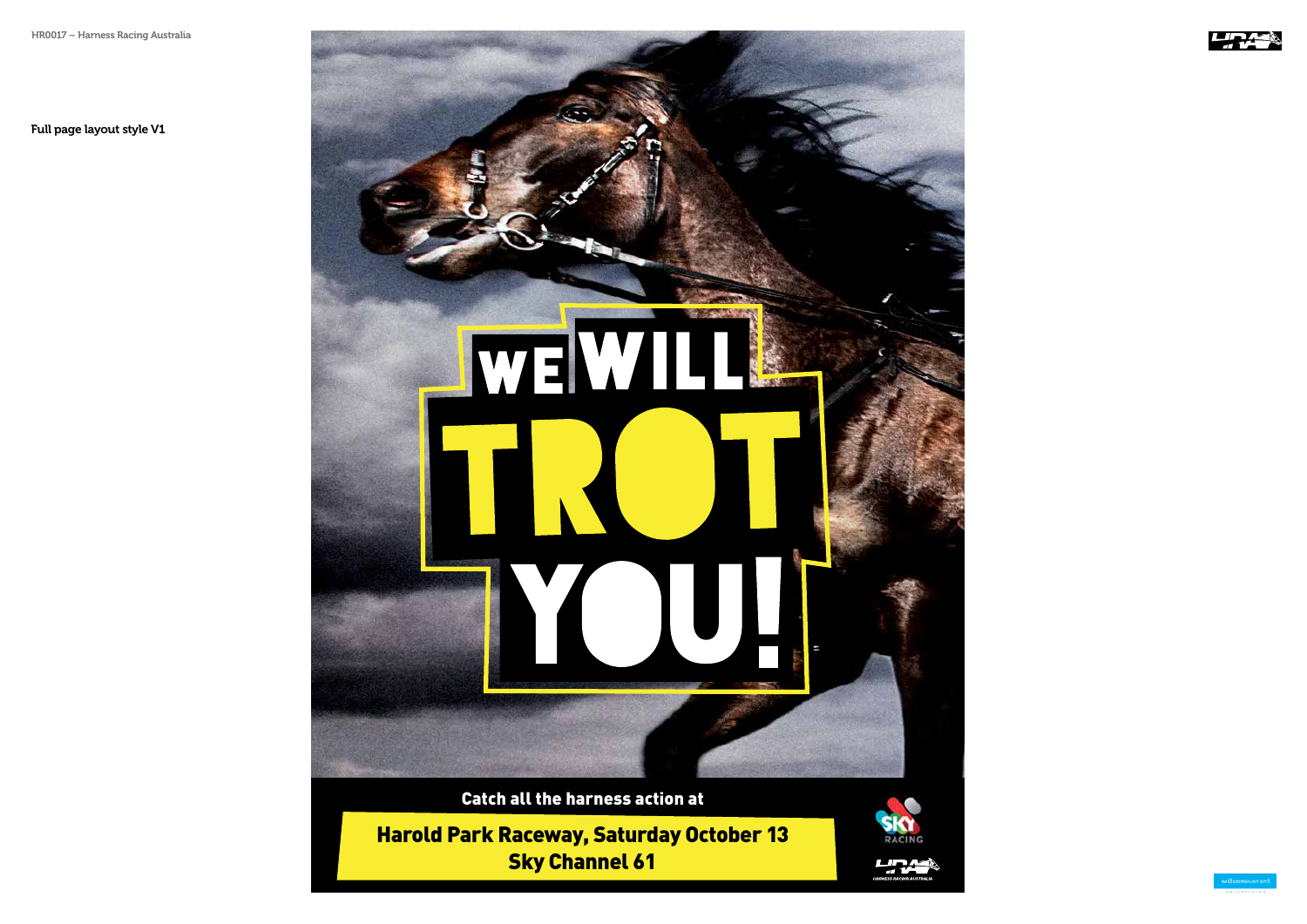Harold Park Raceway, Saturday October 13 Sky Channel 61



**LIRA** 



Full page layout style V2

## **WE WILL**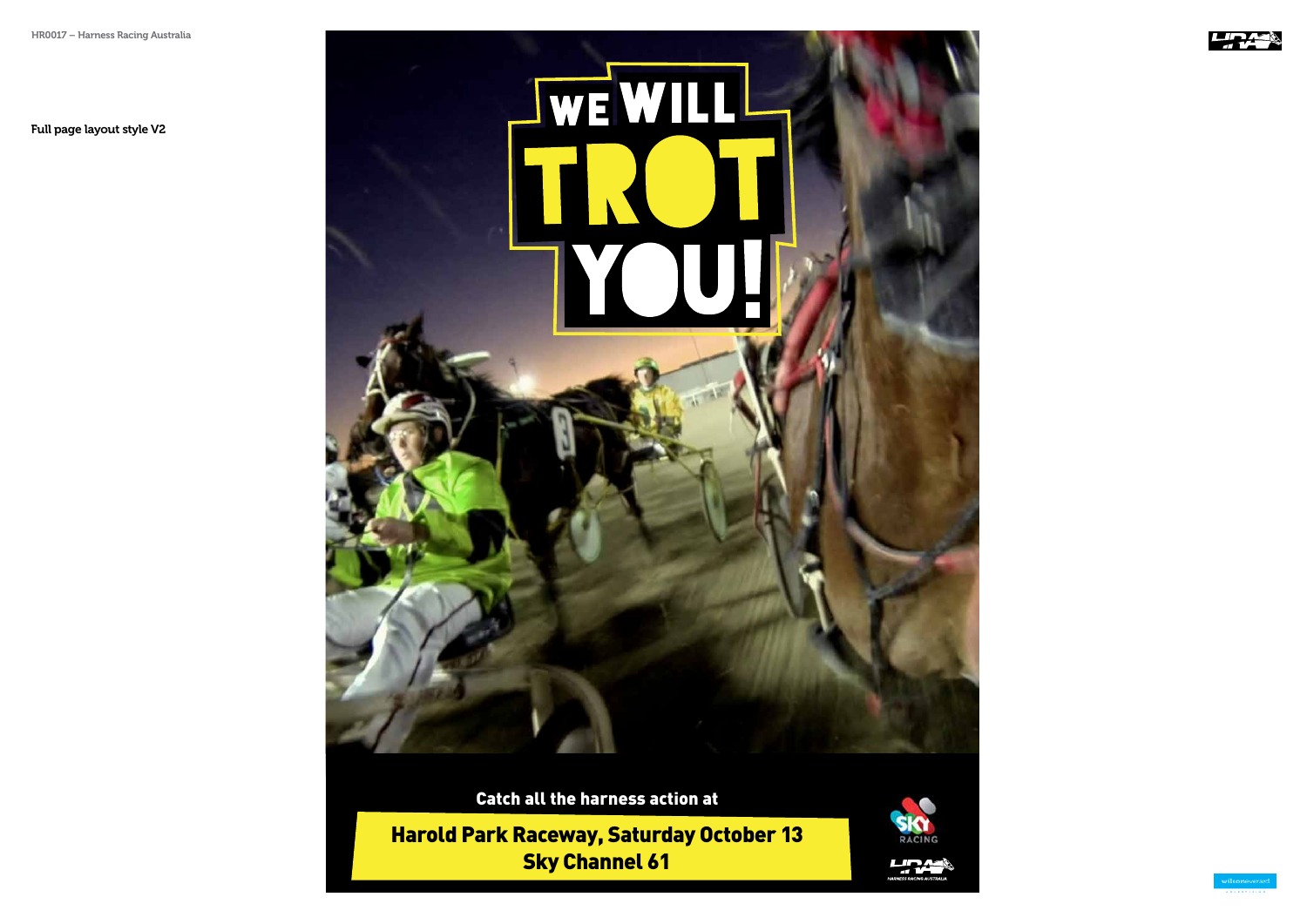Harold Park Raceway, Saturday October 13 Sky Channel 61



HAPNESS RACING AUSTRALIA



Full page layout style V3

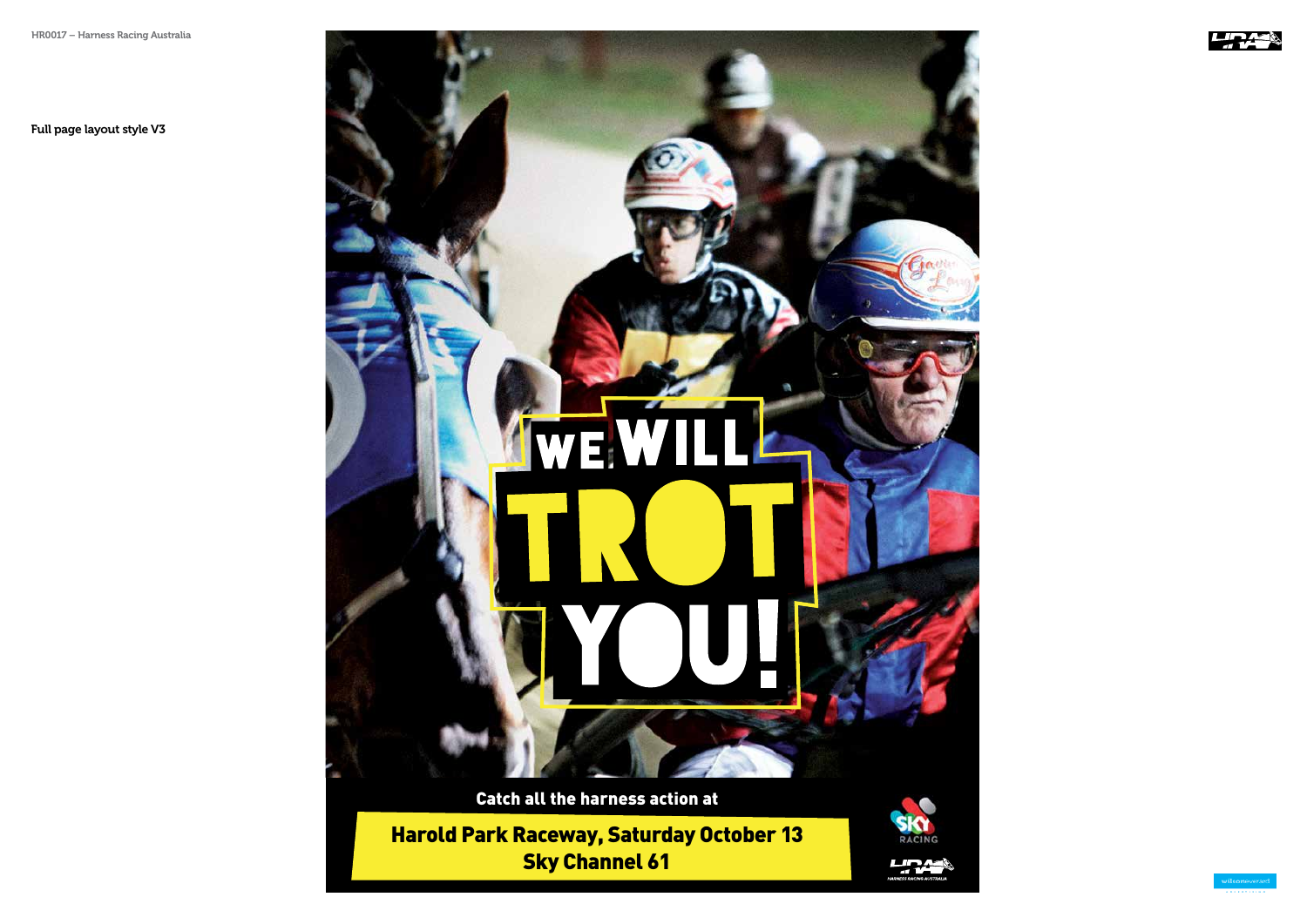



Half Page page layout style V1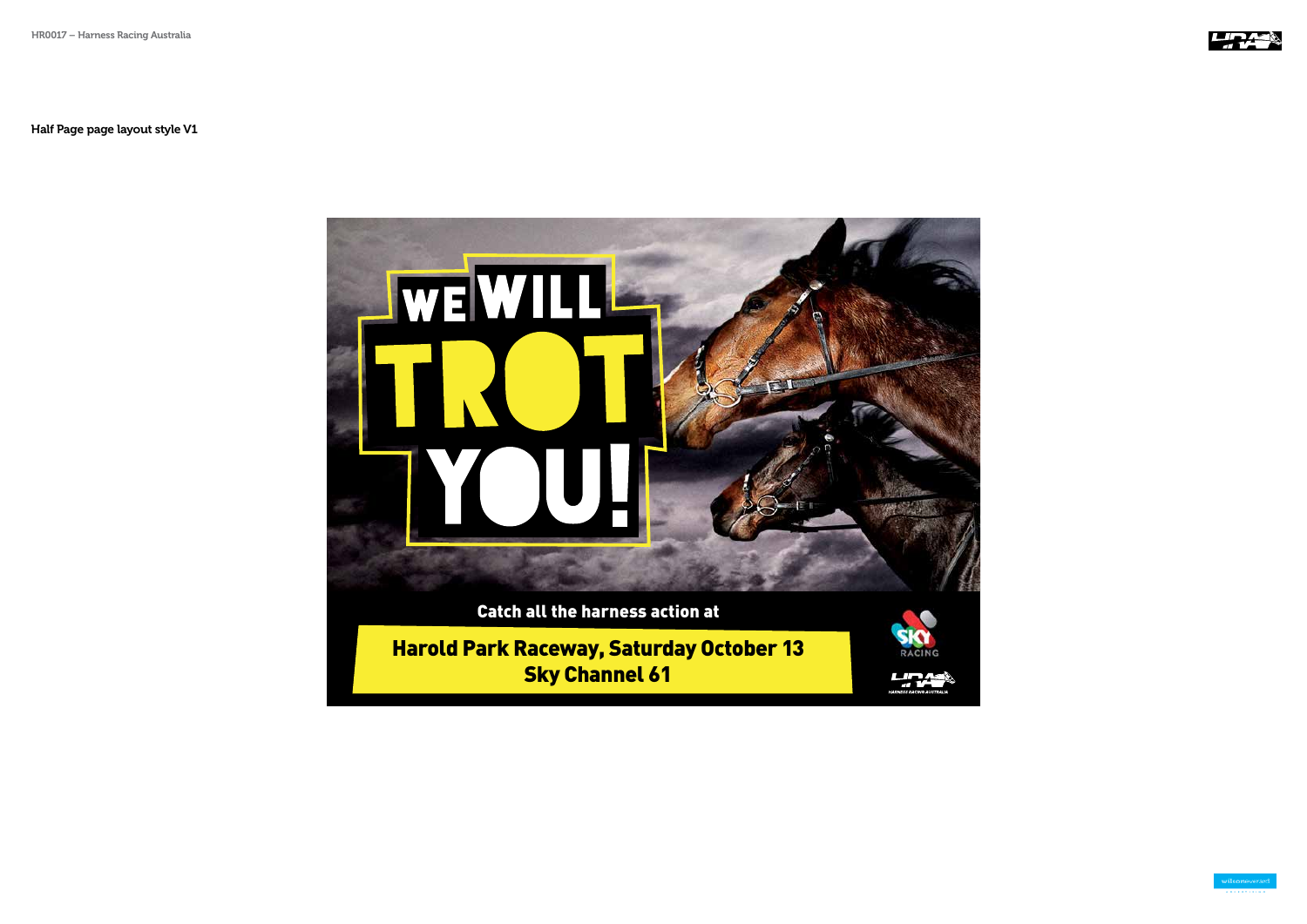Harold Park Raceway, Saturday October 13 Sky Channel 61



**LIRA** 



Half Page page layout style V2

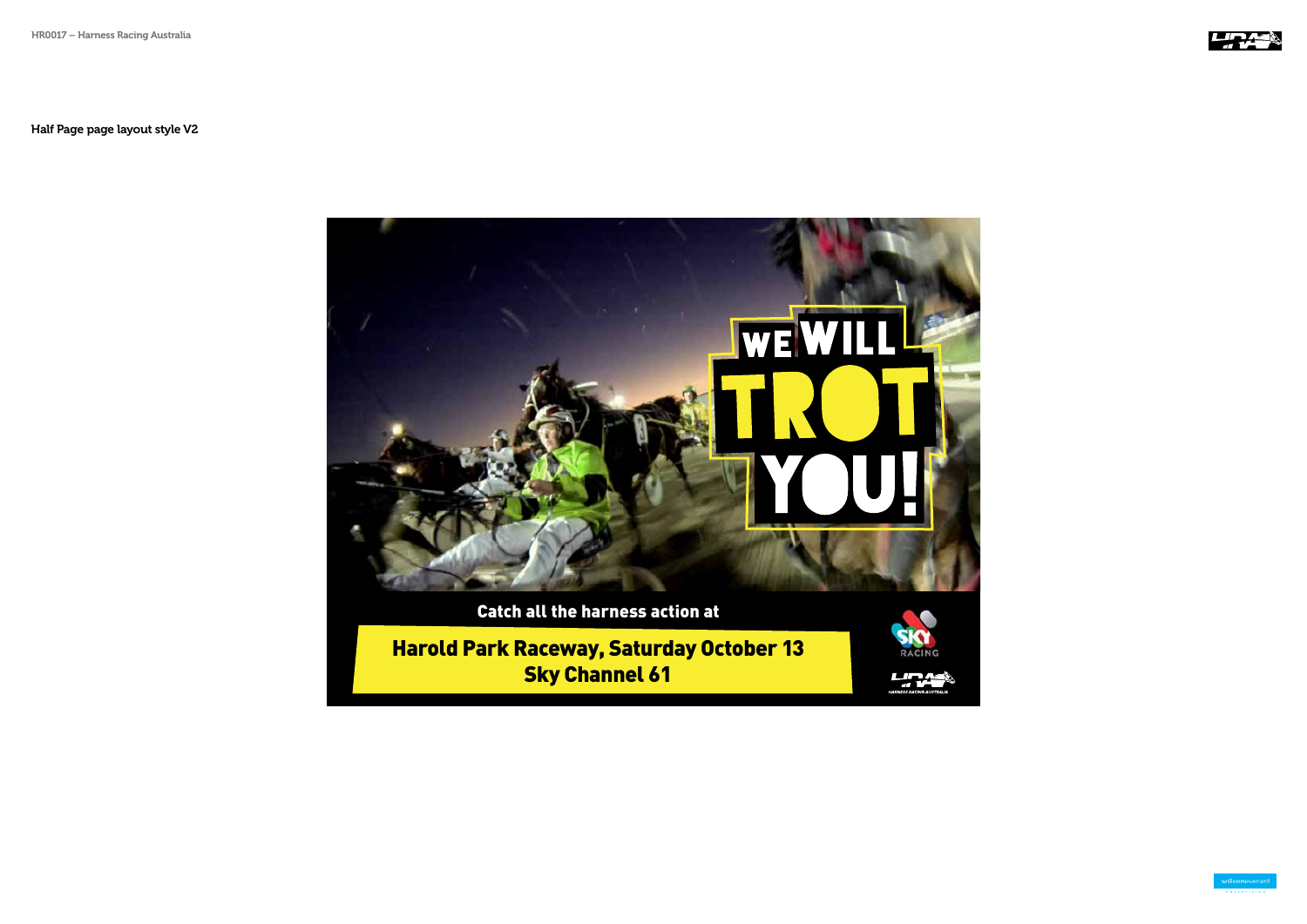



Half Page page layout style V3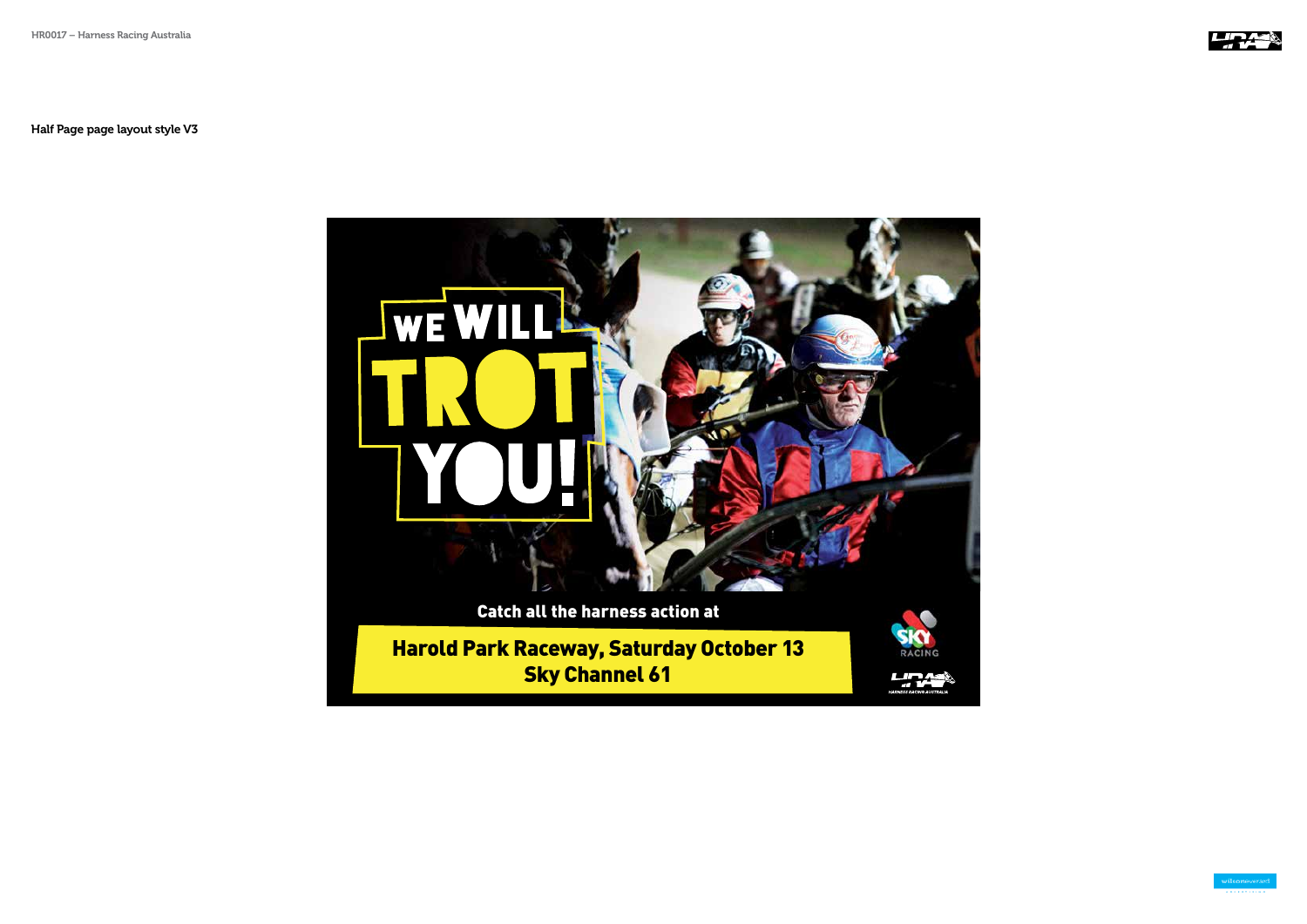



10x7 layout style V1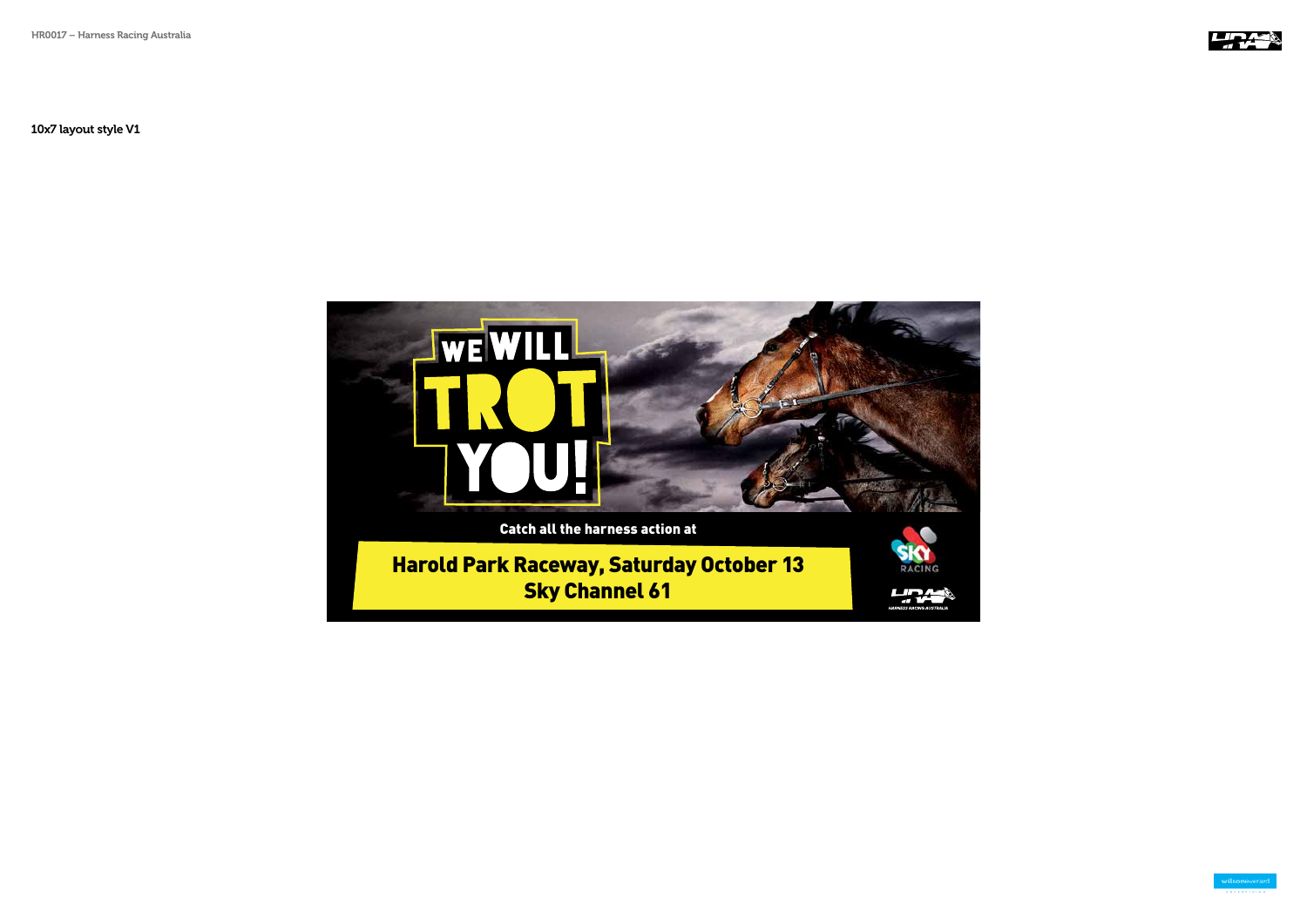



10x7 layout style V2